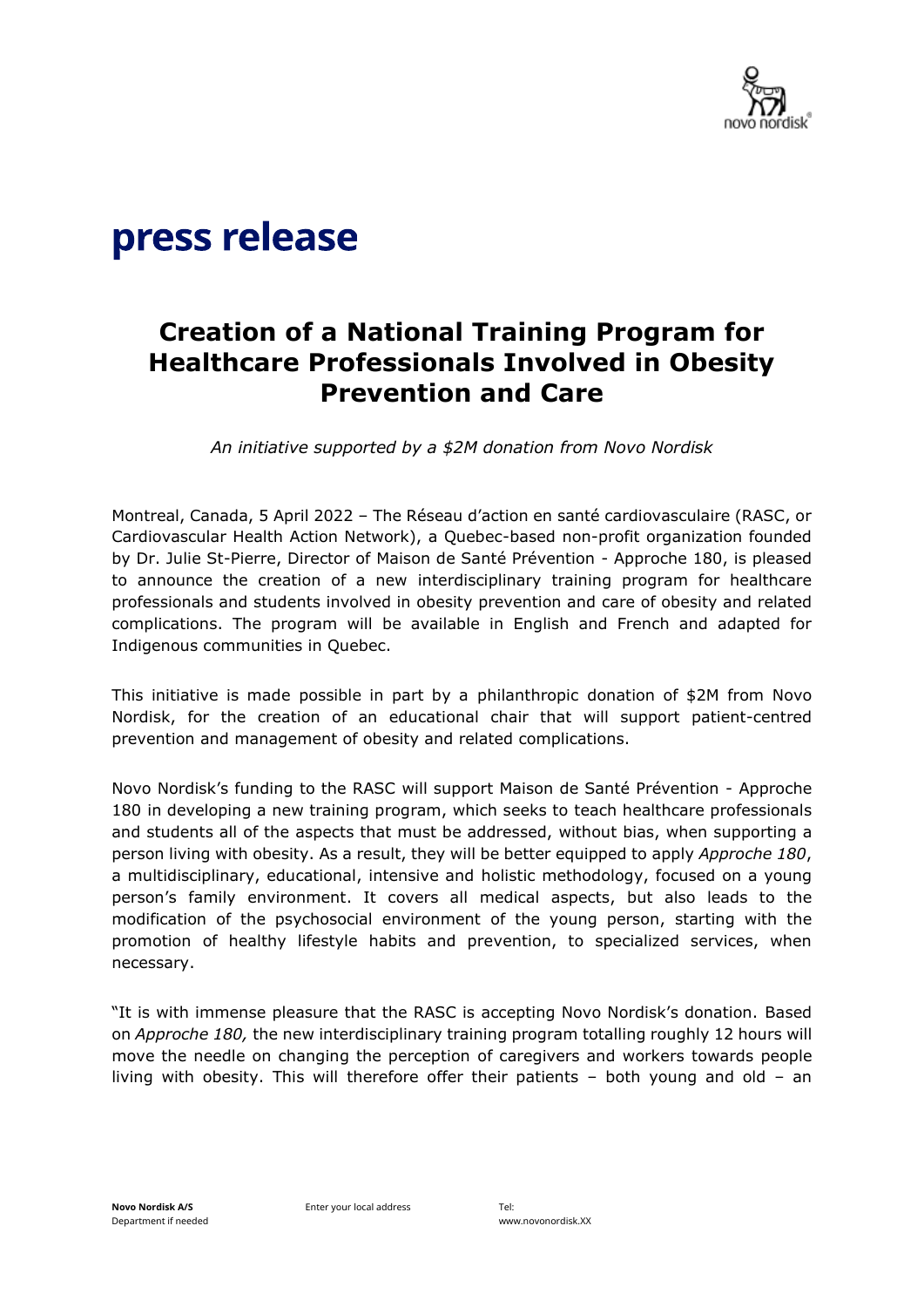approach centred on the patient and their environment. It will also help to ensure that those living with obesity are no longer afraid to access the prevention and treatment they need," said Dr. Julie St-Pierre, founder of the RASC and Director of the Maison de Santé Prévention - Approche 180.

### **Supporting Local Initiatives with National Scope**

The \$2M donation builds on Novo Nordisk's commitment to the Quebec community. In November 2021, Novo Nordisk announced a \$5M donation to the Centre hospitalier de l'Université de Montréal (CHUM) to support the creation of a Centre of Expertise in Diabetes (CED).

"This interdisciplinary training program in obesity prevention and management is important. I applaud this partnership model, which provides the necessary means and support to health teams to better advise and care for patients. We will follow its development and results in preventing the health problem of obesity in our society with great interest," said Christian Dubé, Minister of Health and Social Services.

"With the RASC, we found a partner that will directly enhance and improve health care delivery in Quebec. We are extremely proud to support the RASC in the development of a new training program for professionals involved in obesity prevention and care. Together, the RASC and Novo Nordisk can address the care gaps and challenges for people living with obesity in the province of Quebec and beyond," said Novo Nordisk Canada's CEO, Béatrice Clerc.

## **Fighting the Global Obesity Epidemic**

This year marks the 25th anniversary of the World Health Organization (WHO) recognizing obesity as a disease. An escalating global epidemic of overweight and obesity is an increasing concern around the world. If immediate action is not taken, millions will suffer from an array of considerable complications for our society and individual's quality of life.

Novo Allé 2880 Bagsværd Denmark

Tel: +45 4444 8888 www.novonordisk.com CVR no: 24 25 67 90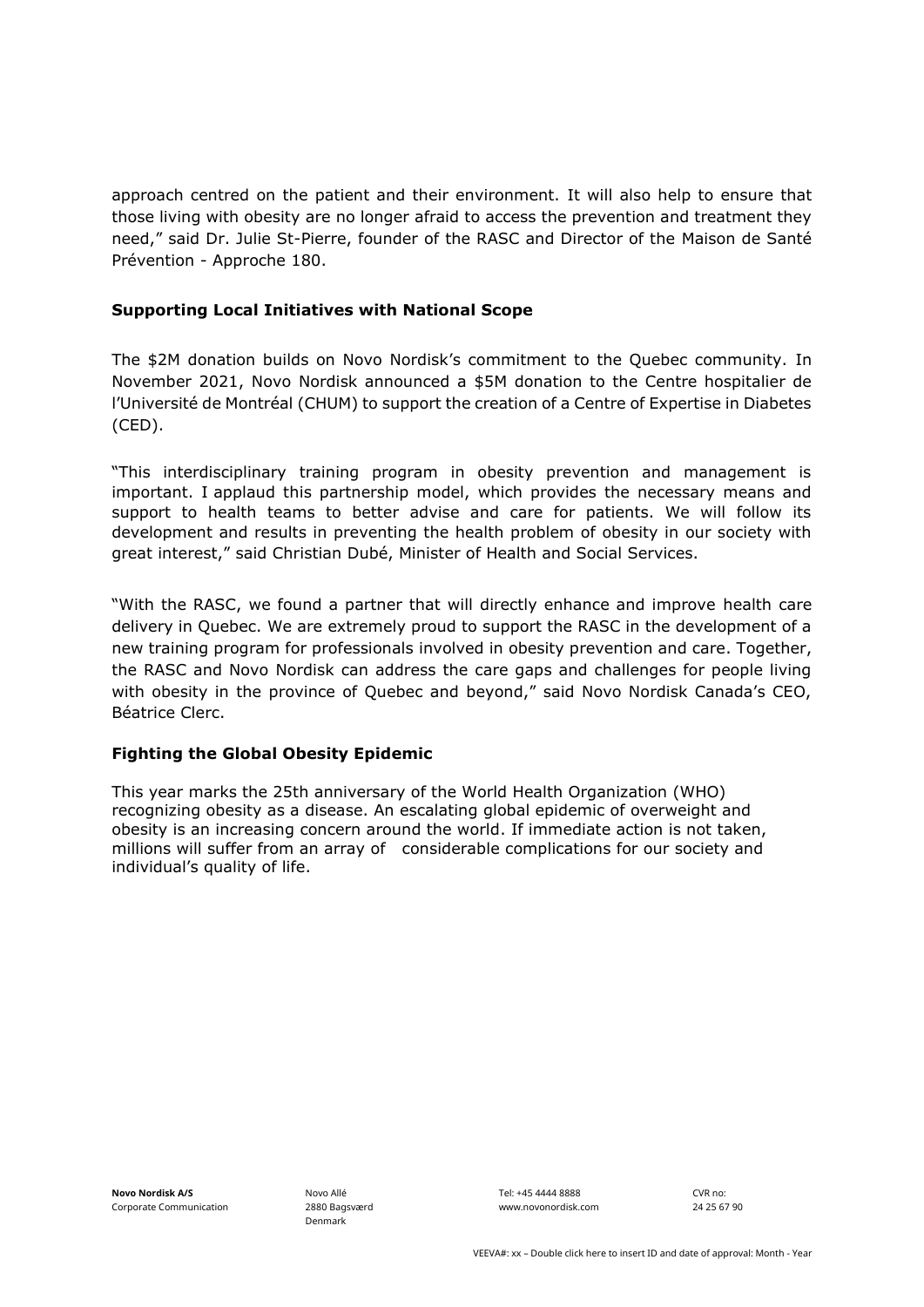

*From left to right:* Lars Fruergaard Jørgensen, Global CEO, Novo Nordisk, Marième Sagna, Annie Tremblay, Marie-Ève Thériault , Jean-Christophe Legault, Christophe Legault, Béatrice Clerc, President, Novo Nordisk Canada Inc, Hanne Fugl Eskjaer, Amabssador of Denmark in Canada, Dr. Julie St-Pierre, founder of the RASC, Christian Dubé, Minister of Health and Social Services and Pierre Prévost, President of the RASC were on site at Maison de Santé Prévention - Approche 180 for the RASC donation announcement. Francesco Branca, Director of the Department of Nutrition for Health and Development at the World Health Organization, participated in the announcement virtually. Photo taken outside in compliance with the sanitary measures in force.

#### **About** *Réseau d'action en santé cardiovasculaire* **(RASC)**

Founded in 2014, the RASC is a non-profit organization whose mission is to fight the high prevalence of obesity and its many complications among families who are affected by it by developing concrete educational solutions, notably by deploying *Approche 180* in Quebec. *Approach 180* is an innovative, intensive and participatory interdisciplinary outreach approach to obesity prevention and treatment. The Maison de Santé Prévention - Approche 180 offers services with the help of both a social program supported by the Ministry of Health and Social Services of Quebec Ministère de la Santé et des Services Sociaux and a joint program of private donations*.* 

**Novo Nordisk A/S** Corporate Communication Novo Allé 2880 Bagsværd Denmark

Tel: +45 4444 8888 www.novonordisk.com CVR no: 24 25 67 90